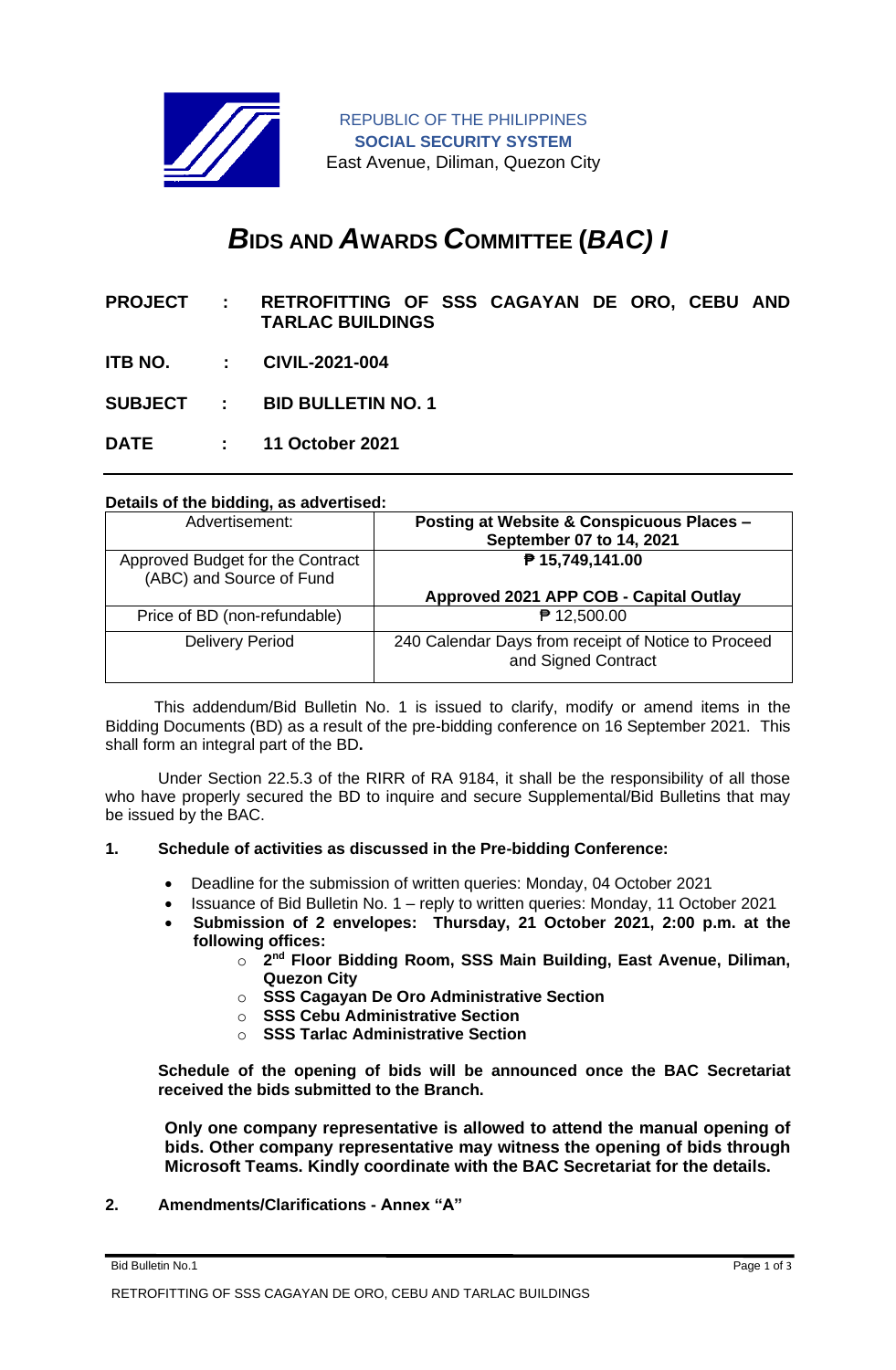# **3. Documentary Requirements**

## **a.1 st Envelope**

a.1 PhilGEPS Certificate of Registration and membership.

In case of uploaded document/s, which validity period had already expired, submit the updated document/s.

a.2 PCAB License and Registration

| <b>License Category</b> | C & D                   |
|-------------------------|-------------------------|
| Size Range              | Small B                 |
| Classification          | <b>General Building</b> |

- a.3 Statement of all its **Ongoing Government and Private Contracts**, including contracts awarded but not yet started, if any, whether similar or not similar in nature and complexity to the contract to be bid;
- a.4 Statement of Single Largest Completed Contract (SLCC) similar to the project to be bid, **with supporting documents**, equivalent to at least **50% of the ABC**, completed **within five (5) years** prior to the submission and opening of bids, adjusted by the bidder to current prices using PSA's consumer price index;

For this purpose, similar contracts shall refer to contracts which have the same major categories of work, which shall be projects involving structural retrofitting of buildings, bridges and similar structures using fiber-reinforced polymer (FRP) system as the primary retrofitting methodology and materials used within Five (5) years prior to the date of submission and receipt of bids.

- a.5 NFCC Computation or committed Line of Credit (form supplied)
- a.6 JVA, in case of Joint Venture Class "B" Documents (Each partner of the joint venture shall submit the legal eligibility documents. The submission of technical and financial eligibility documents by any of the joint venture partners constitute compliance, except for SSS Clearance that must be complied by all JV partners);
- a.7 Bid Security (2% of the ABC for Cash or Manager's/Cashier's Check payable to SSS or Bank Draft of the ABC, 5% of the ABC for Surety Bond **or** Bid Securing Declaration – form supplied) and **a copy of the Authority to Notarize from the Notary Public).**
- a.8 Technical Documents project requirements
	- Organizational Chart for the contract to be bid
	- List of contractor's key personnel with resume
	- ⚫ List of contractor's equipment with supporting documents
- a.9 Omnibus Sworn Statement **and a copy of the Authority to Notarize from the Notary Public.**
- a.10 Foreign ownership limited to those allowed under the rules may participate in this Project, provided must submit any of the following:
	- Copy of Treaty, International or Executive Agreement; Or